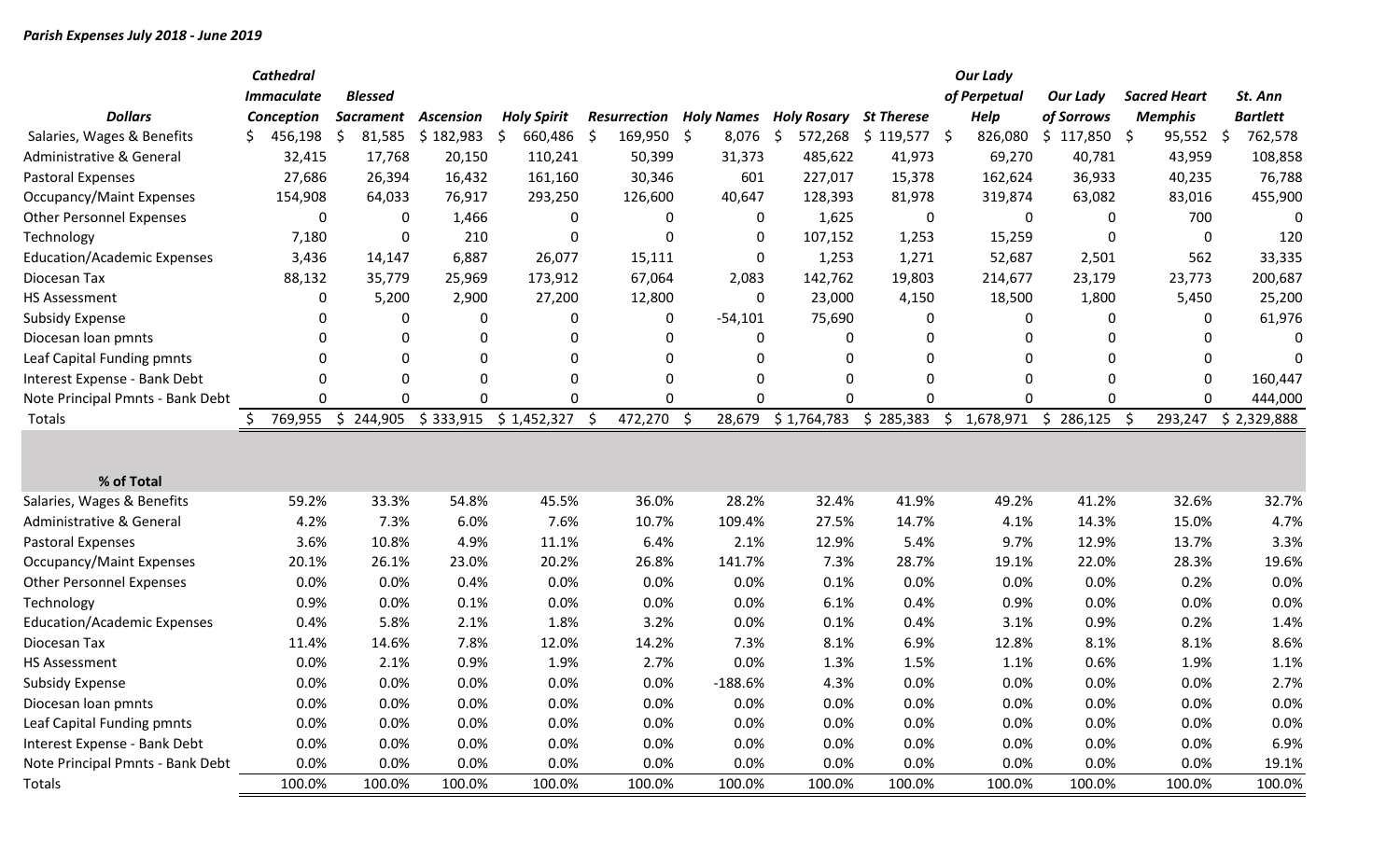|                 |               |                               |              |               |                  |                                 |                   |                 |              |                                       |                       |               |                   | <b>Immaculate</b>  |                     |
|-----------------|---------------|-------------------------------|--------------|---------------|------------------|---------------------------------|-------------------|-----------------|--------------|---------------------------------------|-----------------------|---------------|-------------------|--------------------|---------------------|
| St. Anne        |               | St. John                      |              |               | St. Mary         |                                 |                   |                 |              |                                       |                       |               |                   | Conception         | <b>Sacred Heart</b> |
| <b>Highland</b> | St. James     | <b>Memphis</b>                | St. Joseph   | St. Louis     |                  | Memphis St. Michael St. Patrick |                   | <b>St. Paul</b> | St. Peter    | St. Augustine St. William Holy Angels |                       |               | <b>Holv Cross</b> | <b>Union City</b>  | <b>Humboldt</b>     |
| \$236,220       | 83,873<br>\$. | $\ddot{\mathsf{S}}$<br>40,558 | \$<br>88,688 | 982,982<br>\$ | \$252,355        | \$                              | 372,724 \$162,242 | \$263,847       | \$381,319    | -\$                                   | 234,806 \$ 144,871 \$ | 110,054       | \$271,589         | \$<br>$183,155$ \$ | 38,898              |
| 67,160          | 21,102        | 18,794                        | 21,031       | 231,951       | 34,898           | 83,393                          | 43,441            | 65,598          | 60,471       | 63,351                                | 38,354                | 23,924        | 48,518            | 34,223             | 19,920              |
| 35,222          | 38,562        | 7,962                         | 4,702        | 639,009       | 74,742           | 54,431                          | 12,811            | 52,318          | 27,378       | 94,712                                | 31,022                | 40,911        | 65,925            | 29,713             | 33,405              |
| 168,460         | 73,572        | 22,426                        | 34,044       | 370,153       | 79,294           | 141,786                         | 124,405           | 98,538          | 147,983      | 164,350                               | 115,584               | 75,048        | 81,885            | 51,267             | 54,360              |
| 1,056           | $\mathbf 0$   | 0                             | 2,233        | 5,458         | $\boldsymbol{0}$ | $\mathbf 0$                     | 0                 | 1,702           | 5,293        | 3,555                                 | 0                     | 1,826         | 0                 | 0                  | 428                 |
| 2,130           | $\mathbf 0$   | $\mathbf 0$                   | $\mathbf{0}$ | 0             | $\mathbf 0$      | 4,700                           | 2,397             | $\mathbf 0$     | 1,669        | $\mathbf 0$                           | $\Omega$              | $\Omega$      | 0                 | $\mathbf{0}$       | 300                 |
| 3,112           | 3,709         | $\mathbf 0$                   | 12,793       | 198,584       | 215              | 14,974                          | 18,935            | 6,957           | 31,330       | 8,626                                 | 3,098                 | 11,059        | 18,011            | 6,960              | 4,859               |
| 33,340          | 9,976         | 11,017                        | 8,799        | 326,347       | 17,745           | 139,028                         | 50,004            | 67,093          | 108,129      | 82,828                                | 40,656                | 22,773        | 45,216            | 27,104             | 14,122              |
| $\Omega$        | 2,900         | 1,900                         | 3,200        | 59,500        | 5,050            | 11,250                          | 3,900             | 11,650          | 14,800       | 10,400                                | 8,400                 | 0             | 0                 | $\Omega$           | 0                   |
| $\mathbf 0$     | $\mathbf 0$   | 0                             | 0            | 104,803       | $-197,198$       | 0                               | 0                 | 0               | 0            | 0                                     | 0                     | $\Omega$      | 0                 | $\mathbf 0$        | $\mathbf 0$         |
| 0               | 0             | $\mathbf 0$                   | 0            | 0             | 0                | $\mathbf 0$                     | 0                 | $\Omega$        | $\mathbf 0$  | 0                                     | 0                     | $\Omega$      | 0                 | $\Omega$           | $\Omega$            |
| $\Omega$        | $\mathbf 0$   | $\mathbf 0$                   | 0            | 0             | 34,196           | $\mathbf 0$                     | 0                 | $\Omega$        | 0            | 0                                     | 0                     | $\Omega$      | 0                 | $\mathbf 0$        | $\Omega$            |
| 13,901          | $\mathbf 0$   | $\mathbf 0$                   | 0            | 0             | 95,957           | $\mathbf 0$                     | 0                 | $\Omega$        | $\mathbf 0$  | 0                                     |                       | $\Omega$      | $\Omega$          | $\Omega$           | $\mathbf 0$         |
| 3,313           | $\mathbf{0}$  | $\Omega$                      | O            | O             | 197,198          | $\mathbf{0}$                    | 0                 | $\Omega$        | $\Omega$     | O                                     |                       | $\Omega$      | O                 | $\Omega$           | $\Omega$            |
| \$563,914       | \$233,694     | \$102,657                     | \$175,490    | \$2,918,787   | \$594,450        | 822,287<br>\$                   | \$418,135         | \$567,704       | \$778,372 \$ | 662,627                               | \$381,985             | 285,594<br>\$ | \$531,144         | 332,423 \$<br>\$   | 166,292             |
|                 |               |                               |              |               |                  |                                 |                   |                 |              |                                       |                       |               |                   |                    |                     |
|                 |               |                               |              |               |                  |                                 |                   |                 |              |                                       |                       |               |                   |                    |                     |
|                 |               |                               |              |               |                  |                                 |                   |                 |              |                                       |                       |               |                   |                    |                     |
| 41.9%           | 35.9%         | 39.5%                         | 50.5%        | 33.7%         | 42.5%            | 45.3%                           | 38.8%             | 46.5%           | 49.0%        | 35.4%                                 | 37.9%                 | 38.5%         | 51.1%             | 55.1%              | 23.4%               |
| 11.9%           | 9.0%          | 18.3%                         | 12.0%        | 7.9%          | 5.9%             | 10.1%                           | 10.4%             | 11.6%           | 7.8%         | 9.6%                                  | 10.0%                 | 8.4%          | 9.1%              | 10.3%              | 12.0%               |
| 6.2%            | 16.5%         | 7.8%                          | 2.7%         | 21.9%         | 12.6%            | 6.6%                            | 3.1%              | 9.2%            | 3.5%         | 14.3%                                 | 8.1%                  | 14.3%         | 12.4%             | 8.9%               | 20.1%               |
| 29.9%           | 31.5%         | 21.8%                         | 19.4%        | 12.7%         | 13.3%            | 17.2%                           | 29.8%             | 17.4%           | 19.0%        | 24.8%                                 | 30.3%                 | 26.3%         | 15.4%             | 15.4%              | 32.7%               |
| 0.2%            | 0.0%          | 0.0%                          | 1.3%         | 0.2%          | 0.0%             | 0.0%                            | 0.0%              | 0.3%            | 0.7%         | 0.5%                                  | 0.0%                  | 0.6%          | 0.0%              | 0.0%               | 0.3%                |
| 0.4%            | 0.0%          | 0.0%                          | 0.0%         | 0.0%          | 0.0%             | 0.6%                            | 0.6%              | 0.0%            | 0.2%         | 0.0%                                  | 0.0%                  | 0.0%          | 0.0%              | 0.0%               | 0.2%                |
| 0.6%            | 1.6%          | 0.0%                          | 7.3%         | 6.8%          | 0.0%             | 1.8%                            | 4.5%              | 1.2%            | 4.0%         | 1.3%                                  | 0.8%                  | 3.9%          | 3.4%              | 2.1%               | 2.9%                |
| 5.9%            | 4.3%          | 10.7%                         | 5.0%         | 11.2%         | 3.0%             | 16.9%                           | 12.0%             | 11.8%           | 13.9%        | 12.5%                                 | 10.6%                 | 8.0%          | 8.5%              | 8.2%               | 8.5%                |
| 0.0%            | 1.2%          | 1.9%                          | 1.8%         | 2.0%          | 0.8%             | 1.4%                            | 0.9%              | 2.1%            | 1.9%         | 1.6%                                  | 2.2%                  | 0.0%          | 0.0%              | 0.0%               | 0.0%                |
| 0.0%            | 0.0%          | 0.0%                          | 0.0%         | 3.6%          | $-33.2%$         | 0.0%                            | 0.0%              | 0.0%            | 0.0%         | 0.0%                                  | 0.0%                  | 0.0%          | 0.0%              | 0.0%               | 0.0%                |
| 0.0%            | 0.0%          | 0.0%                          | 0.0%         | 0.0%          | 0.0%             | 0.0%                            | 0.0%              | 0.0%            | 0.0%         | 0.0%                                  | 0.0%                  | 0.0%          | 0.0%              | 0.0%               | 0.0%                |
| 0.0%            | 0.0%          | 0.0%                          | 0.0%         | 0.0%          | 5.8%             | 0.0%                            | $0.0\%$           | 0.0%            | 0.0%         | 0.0%                                  | 0.0%                  | 0.0%          | 0.0%              | 0.0%               | 0.0%                |
| 2.5%            | 0.0%          | 0.0%                          | 0.0%         | 0.0%          | 16.1%            | 0.0%                            | 0.0%              | 0.0%            | 0.0%         | 0.0%                                  | 0.0%                  | 0.0%          | 0.0%              | 0.0%               | 0.0%                |
| 0.6%            | 0.0%          | 0.0%                          | 0.0%         | 0.0%          | 33.2%            | 0.0%                            | 0.0%              | 0.0%            | 0.0%         | 0.0%                                  | 0.0%                  | 0.0%          | 0.0%              | 0.0%               | 0.0%                |
| 100.0%          | 100.0%        | 100.0%                        | 100.0%       | 100.0%        | 100.0%           | 100.0%                          | 100.0%            | 100.0%          | 100.0%       | 100.0%                                | 100.0%                | 100.0%        | 100.0%            | 100.0%             | 100.0%              |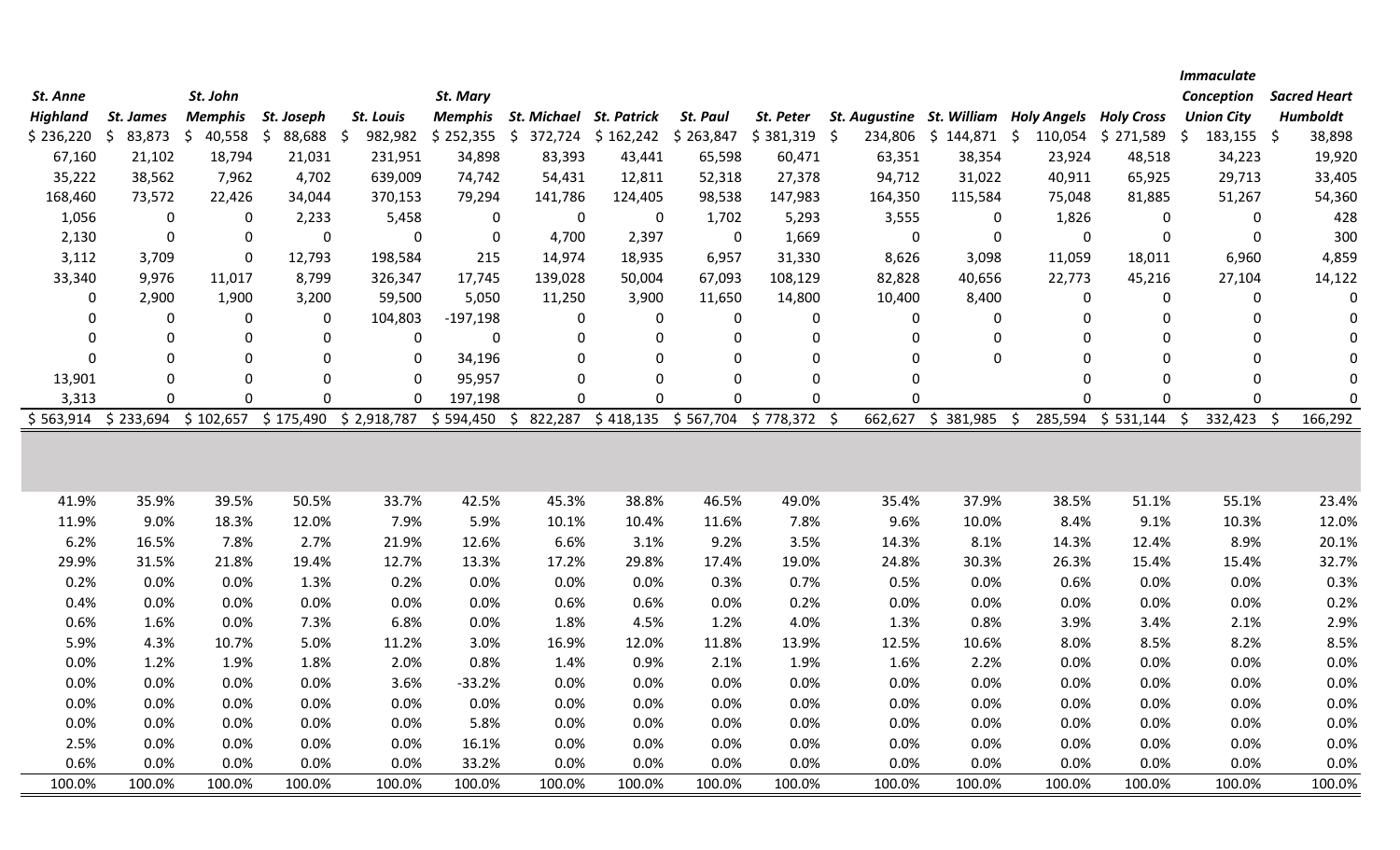| St. Mary                  | St. Mary       |                                  |                  | St. John           | St. Mary                     | St. Jude       | St. Mary       | Church of        | Church of    | St. Jude                    |             |                              | <b>Our Lady of</b> |                               |
|---------------------------|----------------|----------------------------------|------------------|--------------------|------------------------------|----------------|----------------|------------------|--------------|-----------------------------|-------------|------------------------------|--------------------|-------------------------------|
| <b>Jackson</b>            |                | Savannah St. Alphonsus Ave Maria |                  | <b>Brownsville</b> | <b>Camden</b>                | <b>Selmer</b>  | <b>Bolivar</b> | the Incarnation  | the Nativity | <b>Martin</b>               | St. Philip  | <b>St. Matthew Guadalupe</b> |                    | <b>St. Andrew</b>             |
| $$475,433 \t$61,052 \t$$  |                | 67,809 \$                        | $7,865$ \$       | 3,000              | \$ 64,379                    | \$7,830        | $$35,452$ \$   | 821,019 \$       | 228,709 \$   | 60,779                      | \$189,923\$ | $41,373$ \$                  | 3,600              | \$<br>47,280                  |
| 93,511                    | 19,948         | 13,558                           | 4,331            | 3,159              | 12,022                       | 8,802          | 10,229         | 245,008          | 103,895      | 21,110                      | 45,007      | 11,796                       | 389                | 11,815                        |
| 72,025                    | 51,660         | 17,400                           | 3,686            | 1,193              | 14,682                       | 7,409          | 12,939         | 67,975           | 76,610       | 18,325                      | 39,491      | 5,706                        | 715                | 3,262                         |
| 241,336                   | 53,928         | 24,253                           | 12,728           | 18,685             | 41,060                       | 23,222         | 37,389         | 351,598          | 150,260      | 23,970                      | 56,335      | 33,670                       | 2,684              | 20,264                        |
| 0                         | 197            | 0                                | 0                | 0                  | 5,256                        | 0              | 0              | 8,198            | 1,284        | 0                           | 350         | 0                            | 0                  | 726                           |
| $\Omega$                  | $\pmb{0}$      | 85                               | 65               | 0                  | 0                            | $\mathbf 0$    | $\mathbf 0$    | $\Omega$         | $\mathbf 0$  | 3,998                       | 6,661       | $\mathbf{0}$                 | 0                  | $\Omega$                      |
| 24,065                    | 3,361          | 1,603                            | 88               | 1,077              | 833                          | 1,845          | 5,734          | 108,381          | 25,090       | 3,696                       | 10,501      | 384                          | 1,071              | 2,449                         |
| 150,068                   | 15,502         | 15,319                           | 2,006            | 2,369              | 11,502                       | 6,447          | 7,765          | 232,144          | 58,918       | 16,018                      | 50,995      | 4,633                        | 1,522              | 6,182                         |
| $\mathbf 0$               | $\pmb{0}$      | 0                                | $\boldsymbol{0}$ | 0                  | 0                            | 0              | 0              | 42,316           | 8,550        | 0                           | 0           | 0                            | 0                  | $\Omega$                      |
| 146,725                   | 0              | 0                                | $\mathbf 0$      | 0                  | 0                            | $\mathbf 0$    | 0              | $\Omega$         | 0            | $\mathbf 0$                 | 0           | 0                            | 0                  |                               |
| 0                         | $\mathbf 0$    | 0                                | $\mathbf 0$      | 0                  | 0                            | $\Omega$       | 0              | $\Omega$         | $\mathbf{0}$ | 7,803                       | 0           | 0                            | 0                  | ŋ                             |
| $\Omega$                  | 0              | 0                                | 0                | 0                  | 0                            | $\Omega$       | 0              | $\Omega$         | $\Omega$     | 0                           | $\mathbf 0$ | $\Omega$                     | 0                  |                               |
| $\Omega$                  | $\overline{0}$ | 0                                | 0                | 0                  | 0                            | $\overline{0}$ | 0              | 67,424           | $\Omega$     | 0                           | 0           | 0                            | 0                  | $\Omega$                      |
| O                         | 0              | 0                                | 0                | 0                  | 0                            | $\Omega$       | 0              | 1,379,865        | $\Omega$     | $\mathbf 0$                 | $\mathbf 0$ | 0                            | 0                  | $\Omega$                      |
| $$1,203,162 \$205,647 \$$ |                | 140,026                          | 30,769<br>\$     | 29,484<br>\$       | \$149,734 \$55,556 \$109,508 |                |                | -\$<br>3,323,929 | \$           | 653,318 \$155,699 \$399,264 |             | 97,562 \$<br>\$              | 9,982              | 91,979<br>$\ddot{\mathsf{s}}$ |
|                           |                |                                  |                  |                    |                              |                |                |                  |              |                             |             |                              |                    |                               |
| 39.5%                     | 29.7%          | 48.4%                            | 25.6%            | 10.2%              | 43.0%                        | 14.1%          | 32.4%          | 24.7%            | 35.0%        | 39.0%                       | 47.6%       | 42.4%                        | 36.1%              | 51.4%                         |
| 7.8%                      | 9.7%           | 9.7%                             | 14.1%            | 10.7%              | 8.0%                         | 15.8%          | 9.3%           | 7.4%             | 15.9%        | 13.6%                       | 11.3%       | 12.1%                        | 3.9%               | 12.8%                         |
| 6.0%                      | 25.1%          | 12.4%                            | 12.0%            | 4.0%               | 9.8%                         | 13.3%          | 11.8%          | 2.0%             | 11.7%        | 11.8%                       | 9.9%        | 5.8%                         | 7.2%               | 3.5%                          |
| 20.1%                     | 26.2%          | 17.3%                            | 41.4%            | 63.4%              | 27.4%                        | 41.8%          | 34.1%          | 10.6%            | 23.0%        | 15.4%                       | 14.1%       | 34.5%                        | 26.9%              | 22.0%                         |
| 0.0%                      | 0.1%           | 0.0%                             | 0.0%             | 0.0%               | 3.5%                         | 0.0%           | 0.0%           | 0.2%             | 0.2%         | 0.0%                        | 0.1%        | 0.0%                         | 0.0%               | 0.8%                          |
| 0.0%                      | 0.0%           | 0.1%                             | 0.2%             | 0.0%               | 0.0%                         | 0.0%           | 0.0%           | 0.0%             | 0.0%         | 2.6%                        | 1.7%        | 0.0%                         | 0.0%               | 0.0%                          |
| 2.0%                      | 1.6%           | 1.1%                             | 0.3%             | 3.7%               | 0.6%                         | 3.3%           | 5.2%           | 3.3%             | 3.8%         | 2.4%                        | 2.6%        | 0.4%                         | 10.7%              | 2.7%                          |
| 12.5%                     | 7.5%           | 10.9%                            | 6.5%             | 8.0%               | 7.7%                         | 11.6%          | 7.1%           | 7.0%             | 9.0%         | 10.3%                       | 12.8%       | 4.7%                         | 15.3%              | 6.7%                          |
| 0.0%                      | 0.0%           | 0.0%                             | 0.0%             | 0.0%               | 0.0%                         | 0.0%           | 0.0%           | 1.3%             | 1.3%         | 0.0%                        | 0.0%        | 0.0%                         | 0.0%               | 0.0%                          |
| 12.2%                     | 0.0%           | 0.0%                             | 0.0%             | 0.0%               | 0.0%                         | 0.0%           | 0.0%           | 0.0%             | 0.0%         | 0.0%                        | 0.0%        | 0.0%                         | 0.0%               | 0.0%                          |
| 0.0%                      | 0.0%           | 0.0%                             | 0.0%             | 0.0%               | 0.0%                         | 0.0%           | 0.0%           | 0.0%             | 0.0%         | 5.0%                        | 0.0%        | 0.0%                         | 0.0%               | 0.0%                          |
| 0.0%                      | 0.0%           | 0.0%                             | 0.0%             | 0.0%               | 0.0%                         | 0.0%           | 0.0%           | 0.0%             | 0.0%         | 0.0%                        | 0.0%        | 0.0%                         | 0.0%               | 0.0%                          |
| 0.0%                      | 0.0%           | 0.0%                             | 0.0%             | 0.0%               | 0.0%                         | 0.0%           | 0.0%           | 2.0%             | 0.0%         | 0.0%                        | 0.0%        | 0.0%                         | 0.0%               | 0.0%                          |
| 0.0%                      | 0.0%           | 0.0%                             | 0.0%             | 0.0%               | 0.0%                         | 0.0%           | 0.0%           | 41.5%            | 0.0%         | 0.0%                        | 0.0%        | 0.0%                         | 0.0%               | 0.0%                          |
| 100.0%                    | 100.0%         | 100.0%                           | 100.0%           | 100.0%             | 100.0%                       | 100.0%         | 100.0%         | 100.0%           | 100.0%       | 100.0%                      | 100.0%      | 100.0%                       | 100.0%             | 100.0%                        |